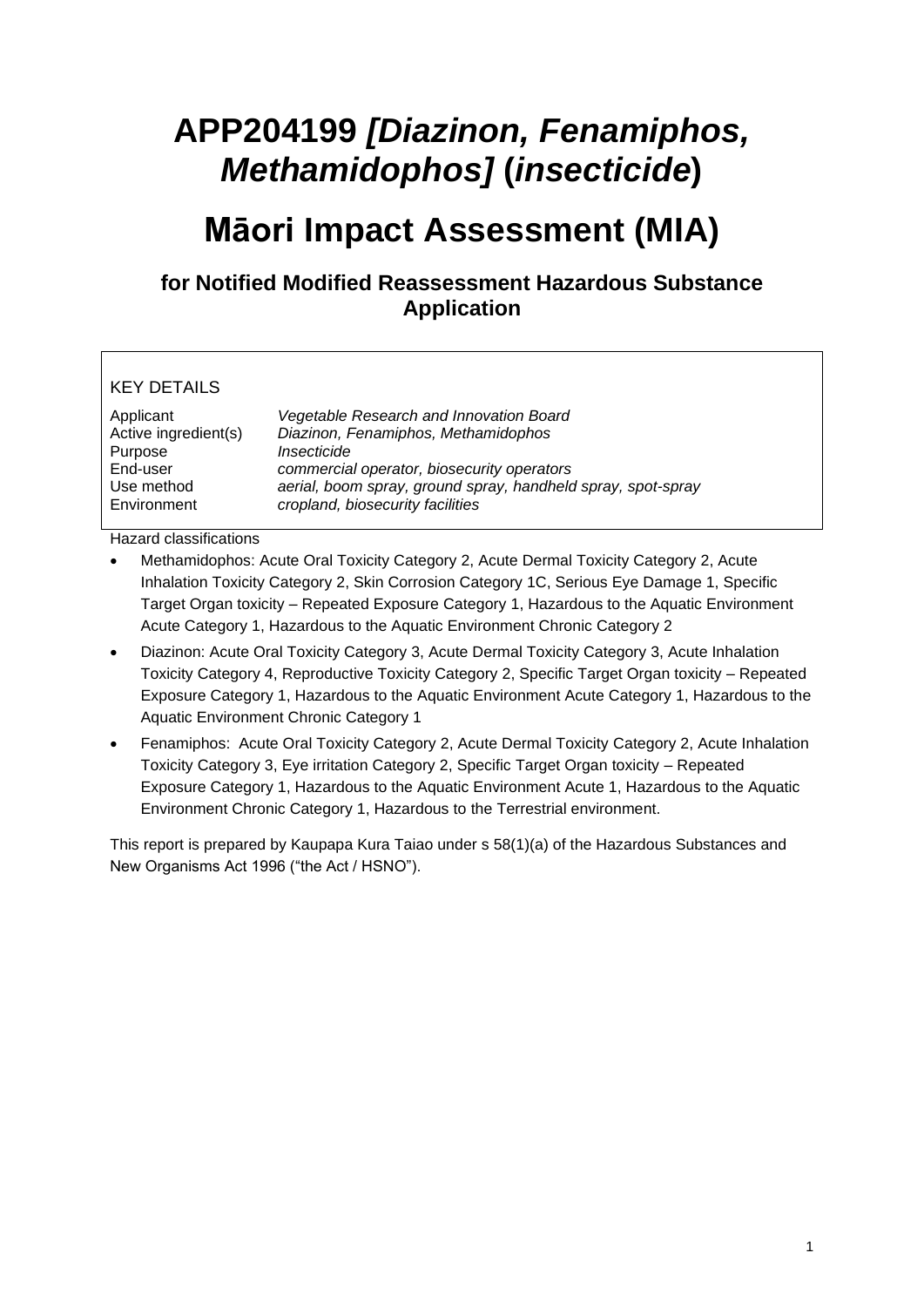### **Executive Summary**

Kaupapa Kura Taiao (the EPA's Māori Policy and Operations team) has undertaken an assessment to consider potential impacts of Diazinon, Fenamiphos, Methamidophos on the economic, social, and cultural well-being of Māori, and the relationship of Māori with the environment, pursuant to sections 5(b), 6(d) and 8 of the HSNO Act.

Based on information provided for this reassessment application, there is no significant evidence to support an extension to the phase out periods indicated in the original 2013 reassessment process.

### **1. Purpose and scope of this MIA**

The purpose of this MIA is to inform the decision maker on the potential impacts on the relationship of Māori and their culture and traditions with their environment and taonga, and any issues that arise under the principles of The Treaty of Waitangi (Te Tiriti o Waitangi) from this reassessment application for Diazinon, Fenamiphos, Methamidophos. The MIA also provides advice to the decision maker on any potential impact on the capacity of Māori to maintain and enhance economic, social and cultural wellbeing.

The MIA is an assessment under s 6(d) and 8 of the Act. Advice is also provided on any implications arising under s 5(b) of the Act. To provide context to the findings in this assessment, a description of the Māori world view and the relationship of Māori with their environment is included as Appendix A.

### **2013 Reassessment**

These three substances were reassessed in 2013 as part of a group of OPCs which had been supported by overseas regulators revoking approvals or restricting the use of many products due to human and environmental concerns. A decision had been made to phase out these three substances by 2023 (Fenamiphos & Methamidophos) and 2028 (Diazinon). Ngā Kaihautū Tikanga Taiao generally supported the initial reassessment process and the recommendation to phase-out 19 of the OPC's, as well as the extended timeframe for diazinon to allow time for finding alternatives.

#### **2021 Reassessment**

The current application is made primarily to extend the phase out periods to allow time for alternative products to be developed. There is no change to the risks associated with each substance from the initial reassessment, therefore the information from that process will be used as basis for this MIA report, along with feedback from the current submission process.

The applicant points to a lack of suitable alternatives as one reason for wanting to extend the phasing out, to allow time for development of suitable replacements. However, several submissions make note to some possible alternatives currently available, also recommending a more holistic approach to pest management. It could be useful to find out what progress or attempts have been made on developing more sustainable alternatives in order to determine the scale of options available.

Both Fenamiphos and methamidophos ingredients are approved by Ministry for Primary Industries (MPI) within their Approved Biosecurity Treatments (ABTRT) list, however Diazinon is not permitted under this list. We note MPI supports the phasing out timeframe for Fenamiphos as it is seen as an important biosecurity tool in treating high risk commodities entering the country, and notes research into suitable alternatives is an active area. The use of methamidophos as a biosecurity tool by MPI is less significant given there are more alternative options available for bio-control.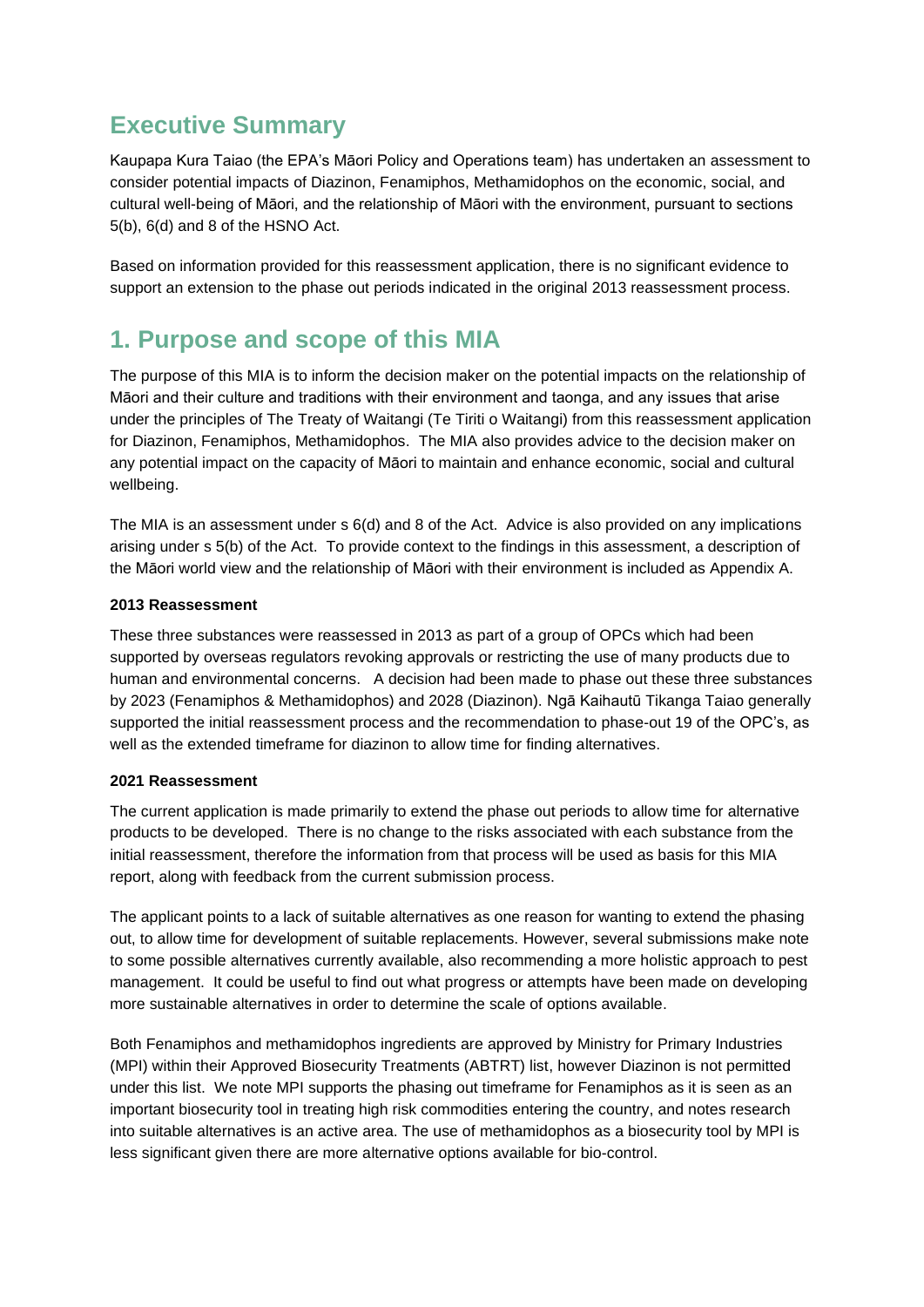The Kaupapa Kura Taiao team assisted the applicant in this current application by sending information on the application to members of Te Herenga network seeking feedback. An email was sent on 23 December 2020 advising members should send any feedback to the applicant by 12 February 2021. The applicant states that no feedback was received through this engagement process. It is not known what other engagement efforts have been made in addition to this.

The recent submission by Ngāi Tahu HSNO kōmiti makes a statement conveying their disappointment that the applicant did not follow up a request for consultation with Māori (p.g. 8). There is no further detail to this statement and would be worth seeking clarification, given engagement is a very important part of the reassessment process.

### **2. Ngā here ture (Statutory obligations)**

Section 5(b) provides that to achieve the purpose of the Act, the decision maker must recognise and provide for the maintenance and enhancement of the capacity of people and communities to provide for their own economic, social, and cultural wellbeing and for the reasonably foreseeable needs of future generations.

Section 6(d) of the Act obliges all persons exercising functions, powers, and duties under the Act, to achieve the purpose of the Act, to take into account the relationship of Māori and their culture and traditions with their ancestral lands, water, sites, waahi tapu, valued flora and fauna, and other taonga.

In accordance with section 8, the decision maker is required to take into account the principles of the Treaty of Waitangi (Te Tiriti o Waitangi).

The Treaty principles most relevant to assessing and deciding this application are:

- The principle of active protection of Māori interests.
- The principle of partnership.

### **3. Assessment of impacts on cultural receptors**

### **3.1. Impact on Papatūānuku (Land and soils)**

Although the use of chemicals is widely used in many general household and commercial purpose products, in general the use of products which have potential to harm people and environment does not align with the concept of kaitiakitanga. As our communities becomes less tolerant to the impacts of toxic chemicals on the environment and climate, there is greater focus towards reducing the use of harmful products and a move toward more sustainable alternatives.

### **3.2. Impact on Ngā otaota (Plants)**

Diazinon, Fenamiphos, Methamidophos are not likely to have a significant impact on culturally important species of otaota (plants). The current control requirements assigned to each substance should be sufficient for managing potential adverse effects on these receptors. See section 4 in Appendix A for more information regarding ngā otaota.

### **3.3. Impact on Ngā manu, me ngā ngārara (Birds and reptiles)**

This is a particular area of interest for Māori given the potential impacts on New Zealand bird species, highlighted by several reports of bird poisoning. The Fish & Game New Zealand submission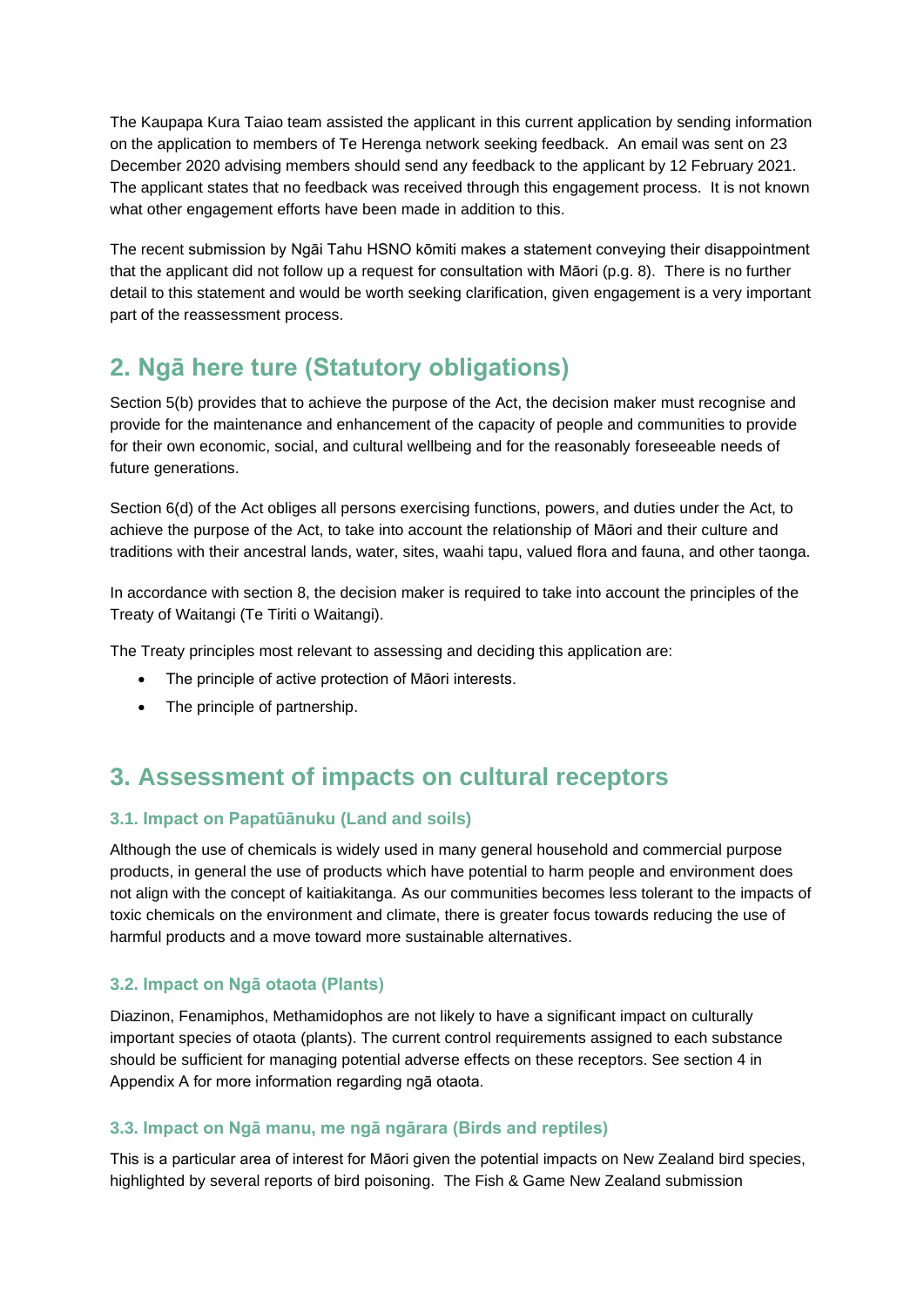(APP204199) raises concern for the impact of organophosphates on several avian species, including waterfowl. An application of diazinon to a property in 2020 resulted in the death of 202 waterfowl and noted receiving numerous reports of bird deaths following diazinon applications over the years.

Although the control measures currently assigned to these substances should be sufficient for managing potential adverse effects on these receptors, such reported cases show there is still potential for significant impacts to occur. Therefore, this will still be a cause for concern for many Māori which would support phase out of use at the earliest point in time. See section 5 in Appendix A for more information regarding manu and ngārara.

### **3.4. Impact on Te Aitanga Pepeke (Arthropods)**

Diazinon, Fenamiphos, Methamidophos are not likely to have a significant impact on culturally important species of pepeke (arthropods). The current control requirements assigned to each substance should be sufficient for managing potential adverse effects on these receptors. See section 6 in Appendix A for more information regarding Te Aitanga Pepeke.

### **3.5. Impact on Ngā wai koiora (Aquatic habitats)**

Diazinon, Fenamiphos, Methamidophos are not likely to have a significant impact on ngā wai koiora (aquatic habitats). The current control requirements assigned to each substance should be sufficient for managing potential adverse effects on these receptors. See section 7 in Appendix A for more information regarding ngā wai koiora.

### **3.6. Impact on Taha hauora (Human health and well-being)**

This would be a major area of concern for Māori, as there is a direct connection to possible impact to the health & wellbeing of whānau. The research cited by submitters which makes connection of diazinon being a suspected carcinogen will be of particular concern for Māori. Cancer is a major factor in deaths among Māori, often resulting in traumatic experiences for whānau. Particularly in terms of the nature and effects of the illness on individuals and the toll on the collective unit. Where there is potential to minimise or avoid harm and long-term trauma to whānau, all practicable steps should be taken to achieve that. This would include the reduction and /or phase out of harmful products including diazinon, fenamiphos and methamidophos.

MPI notes that Diazinon has low to hight risk for operators and negligible to medium risks to bystanders and due to these health risks, it is unlikely these two ingredients would be preferred by MPI in the control of BMSB.

Diazinon is likely to have a significant impact on taha hauora which would be increased by a possible carcinogenic link. The potential impacts that could have on individual health as well as impacts to the wider whānau and whakapapa are significant. Preserving life and protecting whakapapa will be a high priority for Māori and therefore any decisions around the ongoing use of these substances would be of great interest. See section 8 in Appendix A for more information regarding taha hauora.

### **3.7. Impact on kaitiakitanga and manaakitanga (environmental guardianship and due care)**

The use of these three substances can be considered by some to enable the responsibilities of kaitiakitanga and manaakitanga, by providing a tool for supporting their ability to protect native flora & fauna species. Also, through allowing them to provide financially and socially for their whānau aspirations, including hosting manuhiri, providing food and other cultural resources. However, if the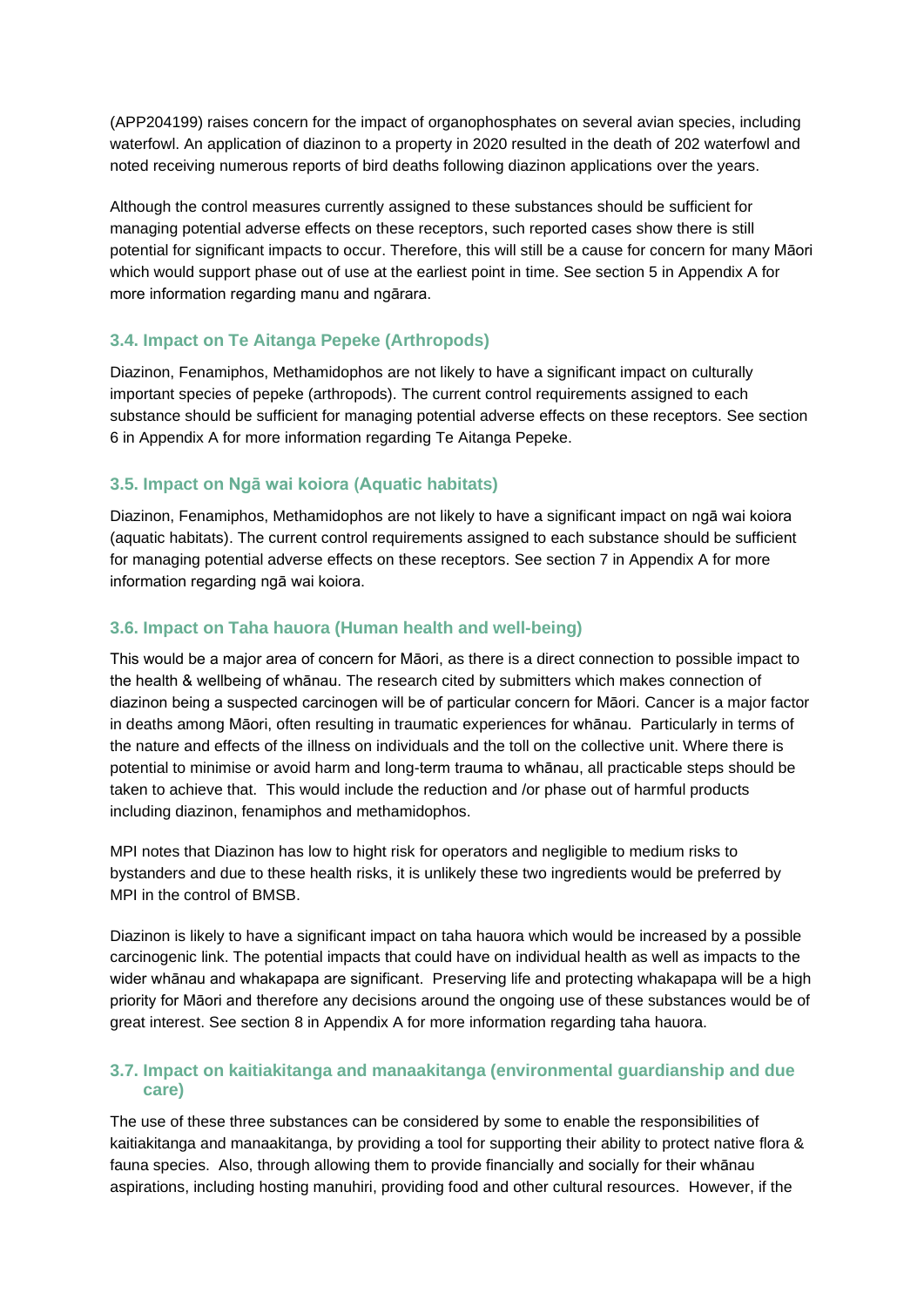risks are not managed properly these can also have a negative impact on kaitiakitanga and manaakitanga. Particularly if any negative impacts associated with these substances prohibit whānau from accessing or utilising taonga resources for specific purposes e.g., gathering food or rongoa.

The three substances are not likely to have a significant impact on the ability of Māori to exercise kaitiakitanga and manaakitanga (environmental guardianship and due care) if proposed controls are followed. See section 9 in Appendix A for more information regarding kaitiakitanga and manaakitanga, as well as section 2 (Ngā taonga tuku iho / Cultural legacies) for further context.

### **4. Ngā hua (Benefits)**

The are many Māori whānau involved or employed in the agricultural and horticultural industries that may be affected by the outcome of this application. Comments from the initial submissions noted that for some Māori the use of certain OPC's was important to the financial stability for their whānau. They supported the continued use, at least until more sustainable alternatives could be found. This view still shows that use is out of necessity rather than preference and therefore shows there is agreement these are not good for the environment overall. The benefits of some substances in the protection of some native species of flora & fauna was also noted as being necessary in some situations to help maintain balance.

Many Māori would appreciate a need in some cases to utilise these substances to achieve particular outcomes, but also understand the importance of balancing the benefits against the potential risks. As a result, it is also very important to apply appropriate control measures to manage risk where possible but phasing out and replacement with more sustainable alternatives would be the ultimately aspiration.

### **5. Analysis of impact**

The benefits to Māori associated with this application are unlikely to outweigh any detrimental impacts to Māori, given the known negative impacts of all three substances.

The controls proposed to be assigned to Diazinon, Fenamiphos, Methamidophos should be sufficient for managing impacts on Māori under current permits. However, there are no additional new information to support an extension to the phase out periods.

### **6. Te Tiriti o Waitangi (Treaty of Waitangi)**

The Principles of the Treaty of Waitangi have been considered in relation to this application and no concerns arise under the Treaty Principles, as summarised below.

Māori interests are being actively protected in relation to this application.

The decision makers on this application are making a decision informed by a Māori perspective.

The EPA considers it is acting in good faith, and is acting reasonably and fairly, in respect of this application. Mātauranga Māori and tikanga Māori are being respected.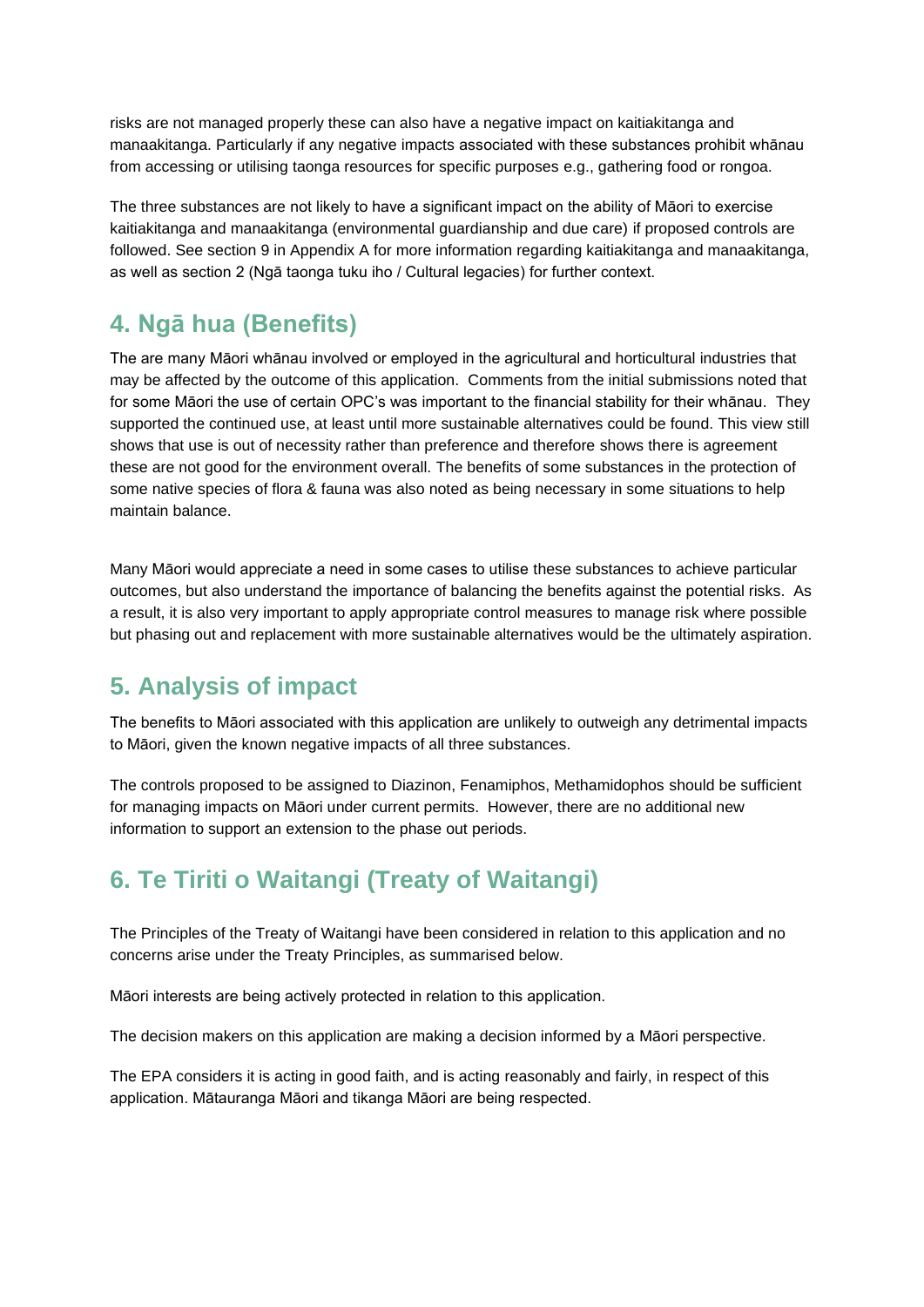### **7. Kupu whakatepe (Conclusion)**

During the original 2013 reassessment process Ngā Kaihautū Tikanga Taiao provided input which supported the phase out recommendations for each of the three substances. That likely recognised a general position to move away from such harmful substances, while allowing time for alternative products to be found. In making its decision across all Organophosphates and carbamates (OPCs) during this process, the panel also aimed to find the right balance between allowing the continued use of OPCs for commercial plant protection purposes whilst ensuring that the most serious effects are appropriately avoided or managed. This would have taken into account appropriate time to explore alternative options. Therefore, in relation to this current proposal to extend the phase out periods for the three products, there hasn't been any further information provided that would change the initial decision made.

Dated: 16 March 2022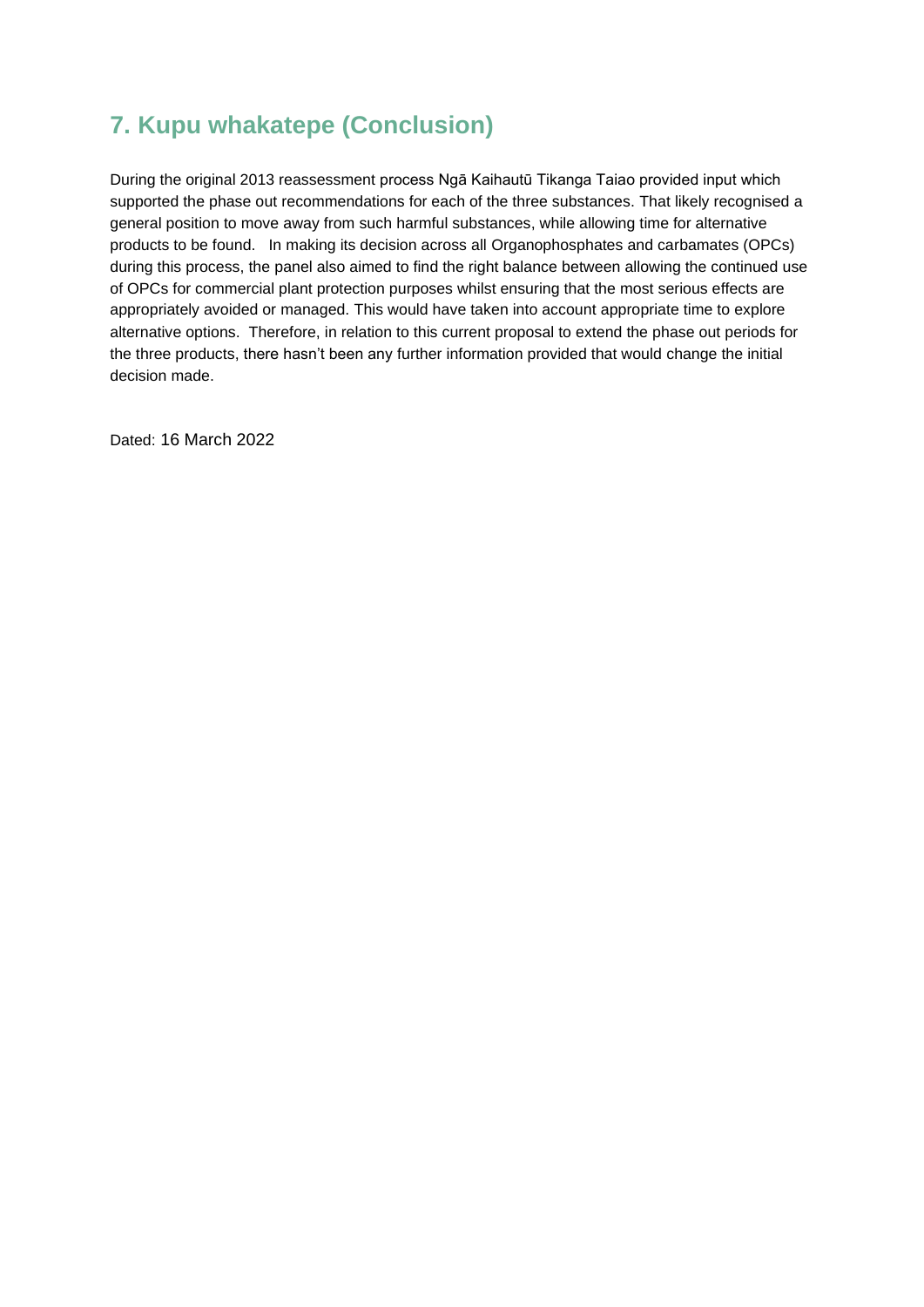## **Appendix A**

### **1) Ngā here whakapapa (Genealogical obligations)**

Māori have a holistic and intergenerational view of the environment based around whakapapa (genealogies) and whanaungatanga (relationships) connecting people and all things in the world, living and non-living, animate and inanimate. Māori cultural beliefs and environmental frameworks use kinship, personification and metaphor to explain the origins of, and interrelationships between, all things. These beliefs and frameworks are maintained and transmitted to successive generations through kōrero o mua (traditional narratives), mātauranga (knowledge systems) and tikanga (customary values and practices).

According to Māori creation traditions, Tāne-mahuta (deity of humans, forests and forest-dwelling species) procreated birds, insects, trees, plants and humans. As progeny of Tāne, all of these organisms share whakapapa (genealogy) with one another and are closely related. Since birds, insects, trees and plants were created before humans, the former have tuākana (senior sibling) status in relation to humans who are teina (junior siblings). This tuākana – teina relationship dictates that careful consideration be given to potential risks and impacts on plants and animals and places a responsibility on people to exercise tiakitanga (guardianship, due care and diligence).

Fish and other aquatic species are descendants of Tangaroa (deity of the sea and water-dwelling species). Many of Tangaroa's descendants live in the domain of Maru (tutelary guardian of fresh water). Again, whakapapa obliges us to ensure that the best interests of these related and interconnected elements are taken care of.

Any use of, or effects on, organisms and natural resources need to be contemplated within this fundamental construct. Compelling justification is required for any detrimental impacts.

#### **2) Ngā tikanga tuku iho (Cultural legacies)**

Any substance that poses risk to the web of life, and the plants and creatures within it, is an issue for Māori. The importance to Māori of ensuring that valued species flourish cannot be overstated historically or contemporarily. In former times, mahinga kai (food resources), rongoā (medicine) and pūeru (textiles) were critical for sustaining Māori communities and whānau. Wild plants and animals formed a critical part of the food supply. Valued native and introduced species are essential for continuing customary practices and meeting cultural obligations, especially in respect of showing manaaki (hospitality) to guests on the marae, providing whānau with traditional kai, healing people using age-old remedies, and performing rituals in accordance with proper method and material.

Hazardous substances that may potentially harm or adversely interfere with culturally significant receptors are not favoured by Māori. Any level of contamination of cultural receptors by hazardous substances is undesirable – irrespective of the quantity of contaminants coming into contact with the receptors, period of exposure, and the nature, scale and intensity of adverse effects.

Hazardous substances can engender both direct and indirect impacts on Māori interests. Direct impacts are the positive or adverse effects on culturally significant receptors such as taonga species. Indirect impacts are the consequential effects, that is, how such impacts affect the ability of Māori to express their culture, in particular customary practices and usages associated with the affected culturally significant species.

#### **3) Papatūānuku (Land and soils)**

Hazardous substances have potential to adversely affect soils, minerals and lifeforms in the earth's lithosphere, which is personified in Papatūānuku (earth mother), the wife of Ranginui (sky father), from whom all living things originate. This is concerning to Māori due the potential for directly poisoning or defiling Papatūānuku. Affected lifeforms could include culturally significant earth-dwelling creatures belonging to a realm known as Te Aitanga a Punga (the progeny of Punga) e.g., noke / toke (earthworms), iroiro (nematodes), ngūharu (greasy cutworm), tūtaeruru (grass grub), pihareinga (crickets), and huakita (bacteria).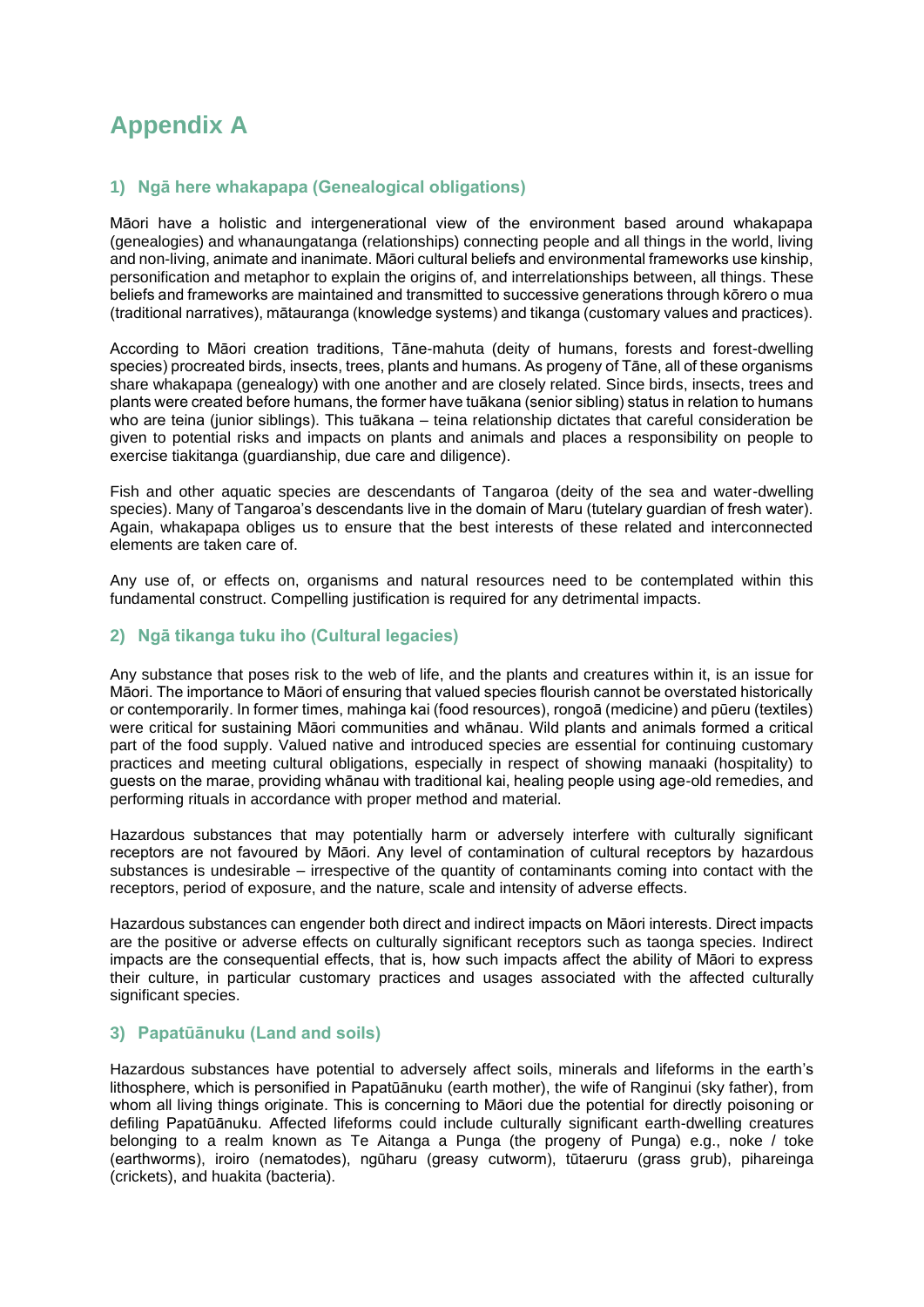Papatūānuku is central to Māori creation stories and represents many things to Māori. Whenua (land) and soils (one), which provide a basis for life, are personified in Papatūānuku and are fundamentally important to Māori identity. The inextricable link between Māori and whenua is reflected in the term 'tangata whenua' meaning people of the land. Whenua provides a tūrangawaewae – a place where a person can stand and feel they belong. Whenua also means placenta. Humans are born of Papatūānuku, are sustained by her placenta (the land) and return to her upon death. Similarly, it is Māori tradition following childbirth to return the placenta to Papatūānuku by burying it in a significant place. Māori are concerned to protect these cultural associations in relation to hazardous substances.

Any adverse impacts on soil environments, including potential effects on life forms such as worms and naturally occurring bacteria, would be regarded as culturally undesirable. This is particularly the case in respect of noke / toke (earthworms) which are taonga species. Noke / toke are important to Māori because they:

- Are a source of food for culturally significant species e.g., tarāponga (red billed gull), kōtare (kingfisher) and pūtangitangi (paradise shelduck)
- Are used in traditional fishing methods e.g., toitoi tuna (eel bobbing)
- Are a part of the Māori cosmogeny e.g., stories concerning Māui and the mortality of humans
- Have geographical significance through incorporation into place names e.g., Te Tai Tokerau (Northland)

#### **4) Ngā otaota (Plants)**

Māori value plants in a multifaceted way that recognises their tangible and intangible uses as well as historical and contemporary importance. Some plants retain special significance even when their uses change, or they are no longer used but have 'remembered' cultural value. This worldview respects past and evolving relationships between people and plants and connects Māori with their culture and history. There is hardly a facet of classical Māori culture that did not somehow connect with plants.

With respect to Te Marae o Tāne (terrestrial ecosystems), hazardous substances may potentially harm culturally significant plants used for food, medicine, weaving, building materials and other end-uses, for example, pūhā (sow thistle), kawakawa (pepper tree), harakeke (flax), toetoe (toetoe grass), poroporo (kangaroo apple), koromiko (NZ willow), kohukohu (chickweed), kopakopa (NZ plantain) and paewhenua (common dock).

The importance of harakeke to Māori contemporarily and historically in terms of textiles, equipment, art, ornamentation, medicine, symbolic value and other associations cannot be overstated. Pūhā is an iconic Māori vegetable and has a variety of medicinal uses.

The multifaceted value of plants is exemplified in rarauhe (bracken fern). In pre-contact times, rarauhe was the most important wild vegetable – its starchy underground stems and tender young shoots were a staple food. Survival of Māori in Aotearoa depended on rarauhe when cultivated crops of kūmara (sweet potato), taro (arum) and uwhi (yam) failed, so remains respected today.

Rarauhe is tied into bundles for catching kōura / kēwai (freshwater crayfish) and is used to line and insulate crop storage facilities to keep kūmara and other root crops dry. It is also used to treat a range of medical complaints including burns, headache, colds, influenza, diarrhoea, constipation and seasickness. In former times, it was used as a soil binder in the construction of ramparts for defensive fortifications.

Rarauhe is also very symbolic. Along with other fern species it is used as a metaphor for leadership, succession, natural life cycles and intergenerational sustainability. For example, the whakataukī or proverbial saying 'Mate atu he tētēkura, ara mai he tētēkura' (As one fern frond dies another rises to take its place) encompasses these notions. Similarly, the young curled shoots of rarauhe emerging from the ground are sometimes generically referred to as 'pikopiko' (not to confuse with pikopiko the shield fern), a term commonly used as a metaphor for the younger or next generation of people. Such idioms are often used to embellish whaikōrero (speeches) and literature.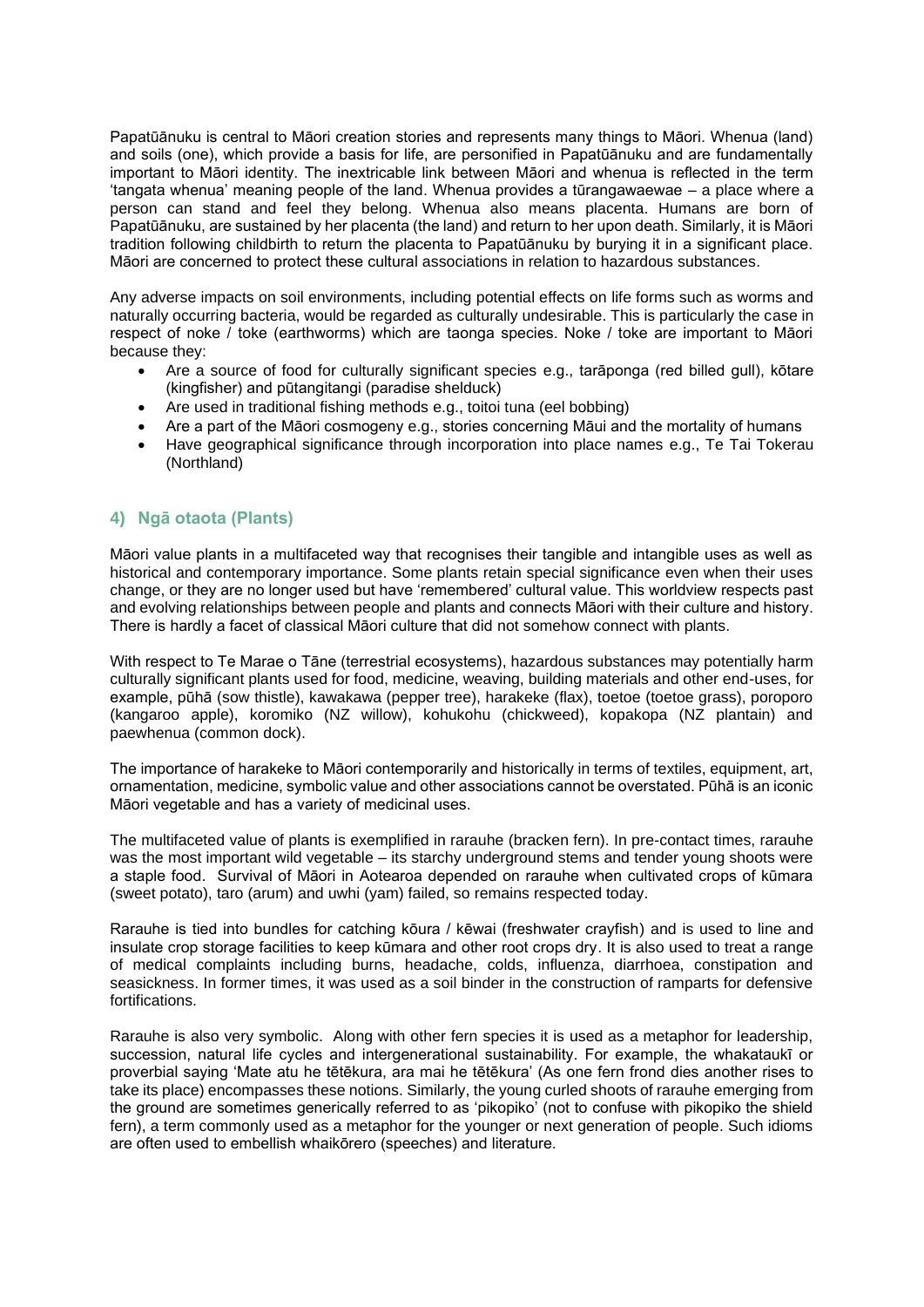#### **5) Ngā manu me ngā ngārara (Birds and reptiles)**

Manu (birds) have always had a prominent place in Te Ao Māori as a food resource, skins and feathers for clothing and personal ornamentation, environmental and seasonal indicators, spiritual guardians and many other tangible and intangible uses.

Hazardous substances have potential to harm culturally significant manu (birds) that might come into contact with the substance either directly or indirectly. At-risk species may include pīwakawaka (fantail), tauhou (waxeye), pīhoihoi (pipit), kotare (kingfisher), karoro (black-backed gull), tarāpunga (red-billed gull), weka (woodhen), ruru (morepork), kererū (NZ pigeon), tūī (parson bird), korimako (bellbird), pūkeko (swamp hen), pūtangitangi (paradise shelduck), pērera (grey duck) and rakiraki (mallard duck) feeding on foliage, seeds, buds, flowers, insects, spiders and other prey exposed to the substance. The last five listed above are currently game birds, while the kererū was formerly an iconic food species and highly valued for its attractive plummage.

Pīwakawaka have deep symbolic meaning in kōrero o mua (traditional narratives) and Māori lore. Pīwakawaka are associated with death; Māori regard them as a harbinger of death when seen inside a house. According to some traditions it was the fantail that caused Maui's death which resulted in the mortality of humans.

Kererū was the most important food bird for Māori and its feathers were used to beautify cloaks. It was highly valued as a seed distributor and forest regenerator because it was the only bird big enough to swallow and disperse the largest seeds of native species e.g., taraire and karaka trees.

Great orators and singers are compared with the melodious tūī, as in the kīwaha (saying) 'me he korokoro tūī' (just like the throat of a tūī). Tūī are also highly regarded for their ability to mimic the sounds of other creatures and humans.

Māori admire the kōtare for being an alert sharp-sighted sentry. This bird perches motionless, then attacks its prey in a sudden blur. The word kōtare sometimes referred to elevated platforms in pā from which sentries watched out for enemies.

The kawau is a metaphor for imminent action and people who are primed for action or ready to implement a plan. This is evident in the saying 'Kua mārō te kakī o te kawau' (The shag's neck has stiffened), referring to the rigid out-stretched neck of the kawau prior to launching into flight. Its alternative name 'koau' (a word play on 'ko au', literally 'it is me') is used in the proverb 'ko te koau anake e whakahua i tana ingoa, ko au, ko au, ko au' (Only the black shag proclaims its own name, it's me, it's me, it's me) in reference to conceited or egotistic people. Kupe, one the first explorers of New Zealand, had a pet shag that was said to be the 'eye of the ancestor', a special bird with insights into ancient knowledge.

Māori sometimes kept karoro (black-backed gulls) as pets – they trained them to eat the caterpillars that infested kumara crops. Some birds became tame enough to follow people around, while others had their wings clipped to stop them flying away. Tarāpunga (red-billed gulls) around Lake Rotorua are considered tapu by the Te Arawa people as the shrieking of gull colonies warned them of a pending attack by northern Ngāpuhi marauders led by Hongi Hika in 1823.

Māori associate matuku with nobility and grace. The kōtuku (white heron) in particular has mythical status for Māori because of their rarity and beauty. The epithet 'te kōtuku rerenga tahi' (the white heron of a single flight) is given to distinguished guests who seldom visit and people of rare ability or achievement. While the elegant matuku-moana (white-faced heron) is reasonably abundant, other herons are much less common as befits their status as special beings.

Even though pīhoihpoi are small, they were sometimes used as food by Māori in former times. According to Te Ara: The Encyclopedia of New Zealand (2015), Māori warriors sometimes used a tactic known as manu kāwhaki (decoy bird) which mimicked the pīhoihpoi's movement whereby they would pretend to retreat and lure the enemy into an ambush.

Pūkeko were admired for their bold scheming and determination. In former times the tenacious and mischievous pūkeko raided gardens for kūmara and taro. Stubborn, annoying people are compared to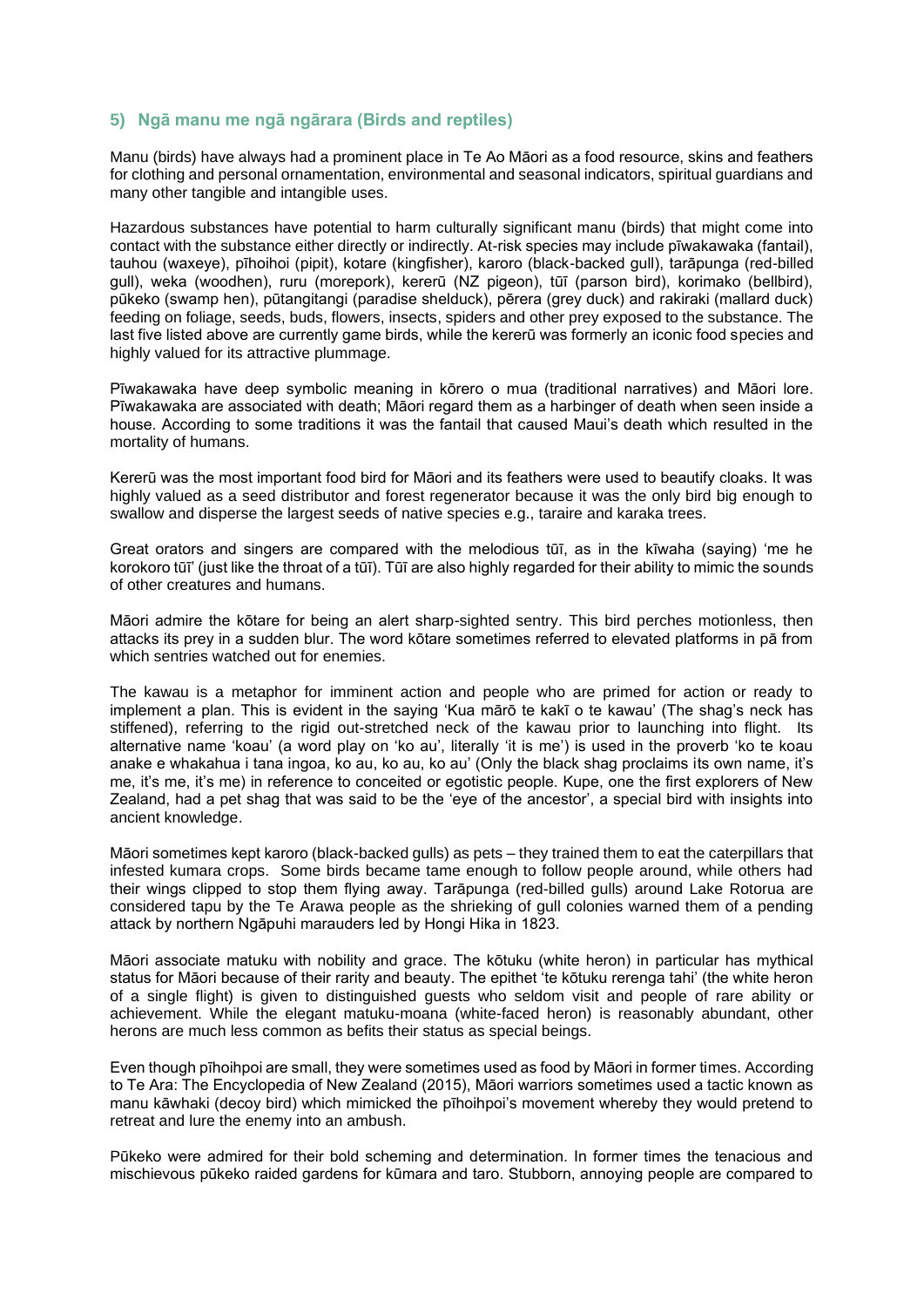the bird and said to have 'taringa pākura' or pūkeko ears (pākura is another name for pūkeko) i.e., headstrong people who ignore or don't listen to advice. Pūkeko feature in stories of how the kiwi lost its wings in which all forest birds refuse to come down from the trees to eat the bugs on the ground and save the forest, except the kiwi which was willing to give up its colours and the ability to fly. The pūkeko's excuse was that the forest floor was too damp, and it didn't want to get wet feet, so was punished by having to live in swamps.

Hazardous substances can also pose risks to ngārara (reptiles), in particular moko (lizards) such as moko tāpiri (common gecko) and mokomoko (common skink). Moko are important in kōrero o mua (traditional narratives) and Māori lore. Moko are considered by Māori to be harbingers of bad luck and symbolise death. They are associated with Whiro - the deity of darkness, disease, evil and death. Māori generally feared moko and placed these in burial caves as guardians to watch over the dead.

### **6) Te Aitanga Pepeke (Arthropods)**

Hazardous substances have the potential to harm culturally significant arthropods belonging to a domain within Te Marae o Tāne (terrestrial ecosystems) known to Māori as Te Aitanga Pepeke (insect world) and 'Te Tini o Hakuturi' (the multitude of bow-legged ones). These vulnerable species include wētā, rō (stick insects), pūngāwerewere (spiders), kēkerengū (cockroaches), pōpokorua (ants), hiore kakati (earwigs), ngaro iro (blowflies, houseflies), tūpanapana (click bettles), kurikuri (ground beetles), pāpaka nguturoa (weevils), mūmūtawa (ladybirds), mōwhitiwhiti (grasshoppers) and pepe (moths and butterflies).

Te Aitanga Pepeke, including ngarongaro (flies), pāpapa (beetles), pepe (moths and butterflies), pūngāwerewere (spiders) and wakapīhau (centipedes), are culturally significant due to the part they play in Māori cosmogeny and environmental lore. This is evident in kōrero o mua (traditional narratives) involving pepeke which contain lessons or, as Pākehā would have it, the 'moral of a story'. For example, according to kōrero o mua, the insects and birds saw a man named Rātā fell a large tree to make a waka without appropriate ritual or authority to do so. They were angry about this and twice re-erected the tree after he had felled it, resulting in great shame for Rātā. However, upon realising and making good his mistake, Rātā was assisted by the insects and birds to build his waka. This cautionary tale is a reminder that natural resources should be used wisely and with due care and diligence. It also signals that mistakes are acceptable if they are corrected and lessons are learnt from them.

Māori recognise the important role that pepeke play in the web of life as predators, scavengers and as a food source for other creatures. Several culturally significant pepeke are beneficial for humans. These include mūmūtawa (ladybirds), pūngāwerewere (spiders) and ngaro wīwī (hunting wasps) prey on a range of pest insects and mites, while ngaro huruhuru (native bees) and ngaro tamumu (hoverflies) are pollinators.

Additionally, pī rāwaho (introduced bees) including pī honi (honey bees) and pī rorohū (bumble bees) are economically important as pollinators and, in the case of honey bees, producers of honey. A significant number of Māori work with agricultural systems or ecosystems where pollination is essential to the healthy functioning of those systems. Also, an increasing number of apiarists are Māori. It is noted that some substances pose risks to bees and may have the potential to impact on Māori bee keeping activities.

This is important because beekeeping enables natural resources to be harvested without damaging ecosystems or needing to own the resources on which bees forage. It provides a source of employment and income that can support Māori wishing to live in their hau kāinga (traditional home communities) particularly in remote areas.

As indicated by the Māori term 'Te Tini o Hakuturi' (the multitude of bow-legged ones) – the word 'tini' meaning numerous, countless and prolific – the use of hazardous substance in some circumstances is not likely to compromise overall populations of impacted culturally significant arthropods, and locally affected numbers of pepeke can be expected to recover reasonably quickly.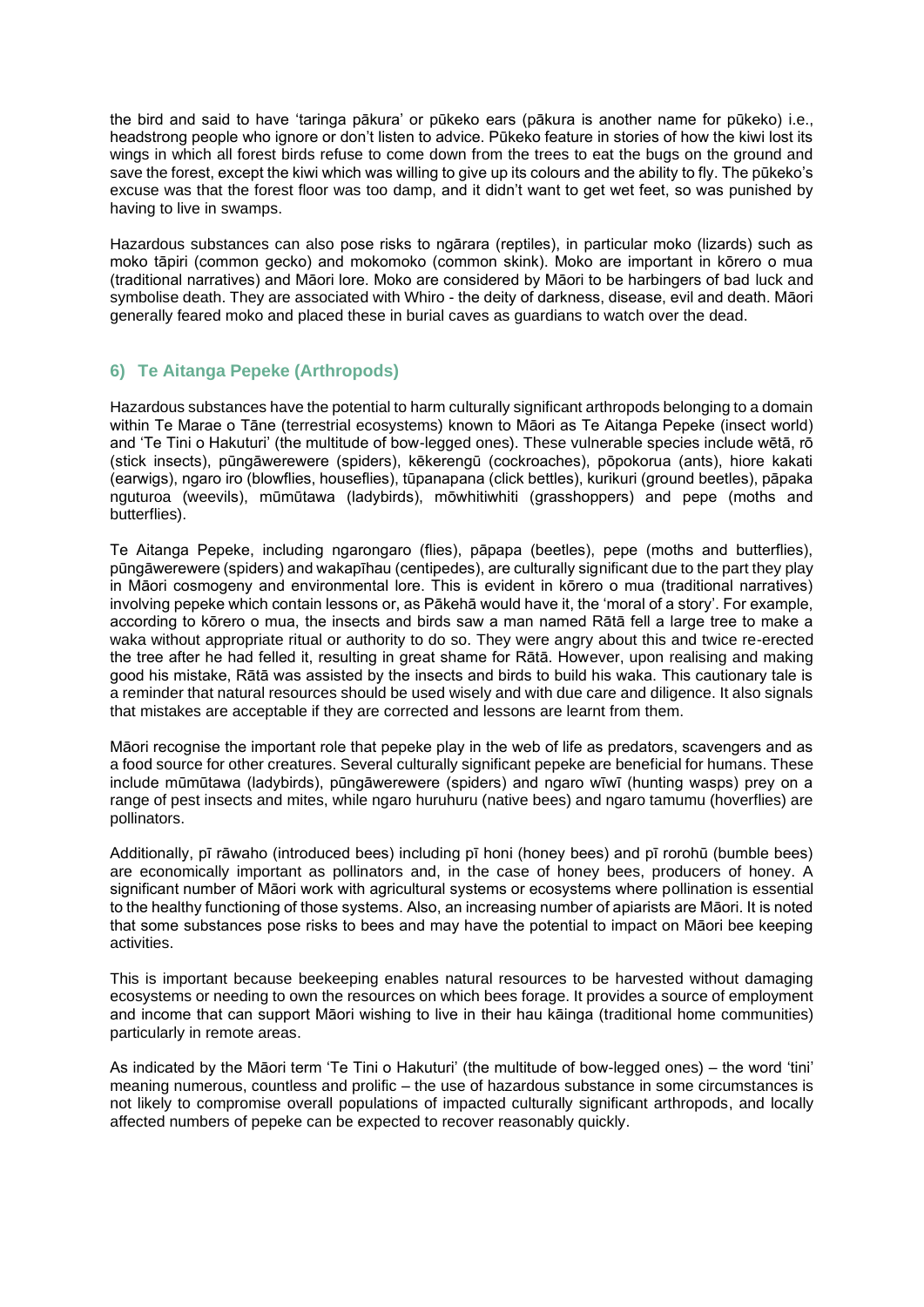#### **7) Ngā wai koiora (Aquatic habitats)**

Waterways and wetlands are extremely important to Māori as they provide food, medicine and raw materials for a wide range of uses and were stewarded carefully in former times to ensure they remained productive and sustainable. Aquatic species formed a staple element of Māori diets and these remain highly valued today. Māori developed sophisticated technologies for managing, harvesting and processing the bounty of aquatic systems. They also observe that otaota wai (aquatic plants) and pūkohu wai (algae) are valuable to waterways as they help to purify water by absorbing nutrients, and stabilising sediment from streams and rivers, and stabilising sediment – which is important for maintaining balance within and between Te Marae o Maru (freshwater ecosystems) and Te Marae o Tāne (terrestrial ecosystems). The relationship of Māori with, and dependence on, waterways and the resources within is encapsulated by the saying 'Ko au te awa, ko te awa ko au' (I am the river and the river is me).

In respect of Te Marae o Maru, hazardous substances entering waterways may have potential to adversely affect culturally significant ika (fish), mawhiti (crustaceans), kaiwhao (molluscs) and otaota wai (aquatic plants). This includes food species such as tuna (freshwater eels), inanga (whitebait), kōura / kēwai (freshwater crayfish), kākahi (freshwater mussels) and kowhitwhiti (watercress), and prey species that spend all or part of their lifecycle in waterbodies, for example kōuraura (shrimp), pūpū wai māori (water snails), piriwai (mayflies) kapowai (dragonflies), hoehoe (water boatman) and hoe tuarā (backswimmer). The importance of tuna (freshwater eels) to Māori is widely known and extends well beyond being a key traditional food source. Kowhitwhiti (watercress) is an iconic Māori vegetable.

Further in respect of Te Marae o Maru, some hazardous substances may adversely affect kekakeka (duckweed) and other aquatic plants including pūkohu wai (algae), which are a food source for culturally significant species and offer a habitat and protection for small fish and invertebrates in addition to other ecological functions.

#### **8) Taha hauora (Human health and well-being)**

Hazardous substances may adversely affect taha hauora (human health and well-being), including the dimensions of: *Taha tinana* – physical health and well-being; *Taha hinengaro* – mental and emotional well-being; *Taha wairua* – spiritual health and well-being obtained through the maintenance of a balance with nature and the protection of mauri, and; *Taha whānaunga* – the responsibility to care for and share in the collective, including relationships, co-workers and social cohesion, and be connected to, people and things that foster a sense of belonging, enjoyment, well-being and safety.

Hazardous substance may compromise the ability of people to protect themselves or others where it is used. Ensuring the collective welfare and fostering a sense of well-being and safety amongst all involved is important for maintaining taha hauora.

Māori are interested to know about how hazardous substances may potentially effect vulnerable or disadvantaged groups such as kaumātua (older persons), tamariki (children) in particular ngā kōhungahunga (toddlers), ngā tūroro (the sick and infirm), ngā kūware (the unknowing or innocent), me ngā ūmanga (particular occupations).

Hazardous substances may potentially raise concerns in relation to the following issues:

- Oranga pai me te toiora quality of life and enjoyment of healthy lifestyles.
- Reduction of mauri (vital essence) and manawaroa (resilience) of individuals.
- Hauātanga impairment of functions and potential to participate fully at work, home or in society.
- Mate ā ira (genetically linked diseases), or interference with ira tangata (human genes) and ira atua (divine elements) of which human beings are comprised.
- Interference with whakapapa (genealogy) and whanaungatanga (family relationships).
- Mate pukupuku cancer related conditions.
- Te whānau tamariki issues concerning fertility, pregnancy, birth and developmental defects.
- Ngā whakakino ki ngā pūnaha ā tinana adverse effects on body organs and/or systems.

Māori may have higher registration rates than non-Māori for medical conditions associated with particular hazardous substances and may be more likely to be hospitalised than non-Māori for these